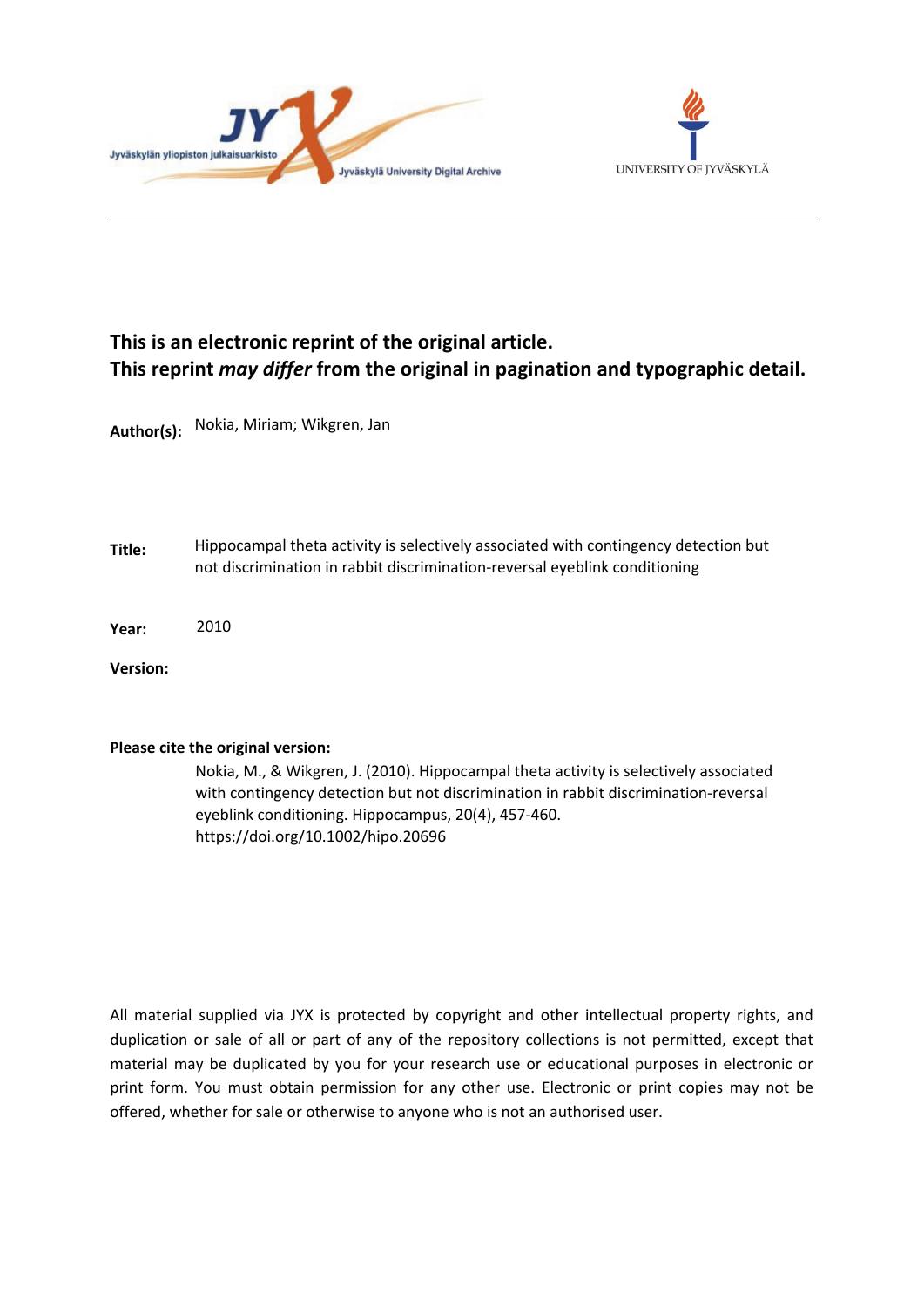Title: **Hippocampal theta activity is selectively associated with contingency detection but not discrimination in rabbit discrimination-reversal eyeblink conditioning** Running title: **Hippocampal theta activity and discrimination learning**

Miriam S. Nokia<sup>1</sup> and Jan Wikgren Department of Psychology P.O. Box 35 FIN-40014 University of Jyväskylä Finland

Grant sponsor (JW): Academy of Finland; Grant Number: 114258

Grant sponsor (MSN): Foundation of Emil Aaltonen

The manuscript includes 8 text pages, 2 figures and 1 table.

Keywords: classical conditioning, associative learning, local-field potential, oscillation, medial-temporal lobe

<sup>1</sup> Corresponding author: tel. +358 14 260 2875 miriam.nokia@jyu.fi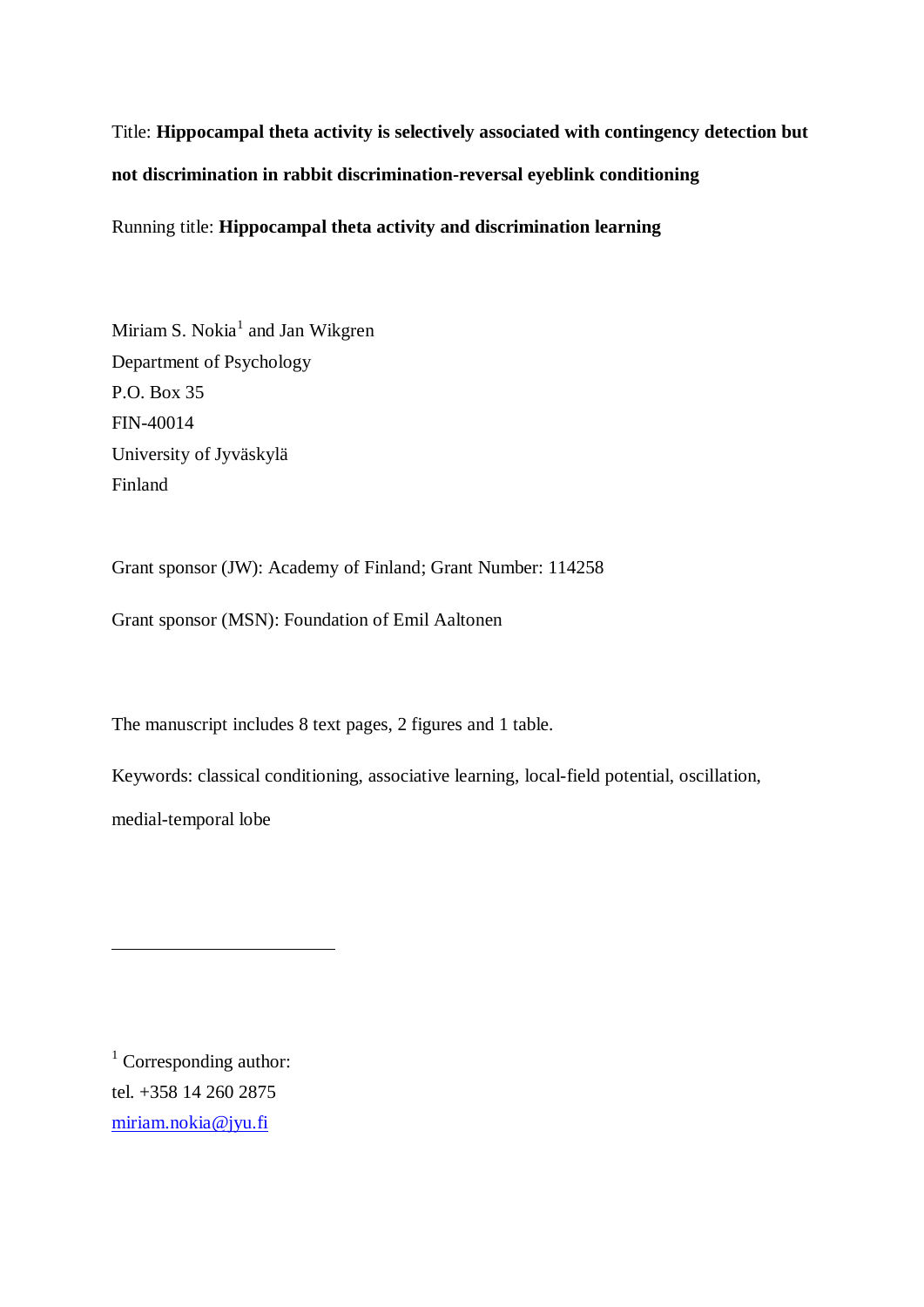### **Abstract**

The relative power of the hippocampal theta-band  $(-6 Hz)$  activity (theta ratio) is thought to reflect a distinct neural state, and has been shown to affect learning rate in classical eyeblink conditioning in rabbits. We sought to determine if the theta ratio is mostly related to the detection of the contingency between the stimuli used in conditioning or also to the learning of more complex inhibitory associations when a highly demanding delay discrimination-reversal eyeblink conditioning paradigm is used. A high hippocampal theta ratio was not only associated with a fast increase in conditioned responding in general, but also correlated with slow emergence of discriminative responding due to sustained responding to the conditioned stimulus not paired with an unconditioned stimulus. The results indicate that the neural state reflected by the hippocampal theta ratio is specifically linked to forming associations between stimuli rather than to the learning of inhibitory associations needed for successful discrimination. This is in line with the view that the hippocampus is responsible for contingency detection in the early phase of learning in eyeblink conditioning.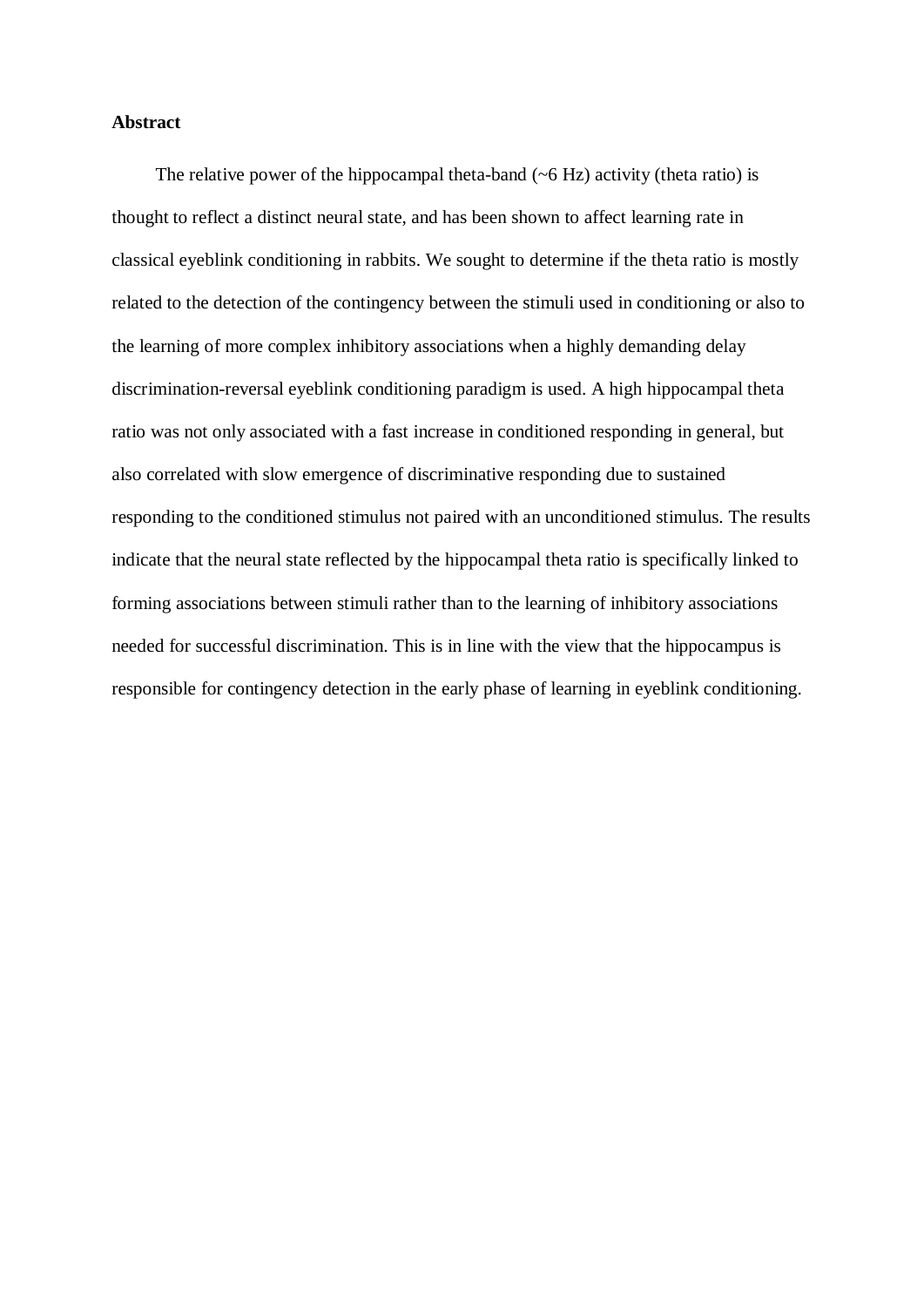Classical eyeblink conditioning (Gormezano et al., 1962) in its basic form is a cerebellum-dependent form of learning (for a review, see Thompson, 2005); however, the hippocampal contribution becomes important when the relations between the conditioning stimuli are complex, as in the discrimination-reversal paradigm (Berger and Orr, 1983). During discrimination-reversal eyeblink conditioning, the subject is first trained to discriminate between one conditioned stimulus (CS) that leads to an unconditioned stimulus (US) and another CS, which is followed by nothing (CS+ and CS-, respectively). In the reversal phase, the pairing of the CSs with the US is reversed. Hippocampal multiple-unit activity (MUA) increases in relation to the acquisition of the CR per se during discrimination training, diminishes when reversal training is started, and increases again when the correct reversal response is acquired (Mauldin et al., 2008; Miller & Steinmetz, 1997). On the other hand, hippocampectomy does not affect the acquisition of the initial discrimination, but severely retards reversal learning (Berger and Orr, 1983; Weikart and Berger, 1986). The deficit is due to sustained conditioned responding to the new CS-, but since hippocampectomy does not disrupt extinction training (Schmaltz and Theios, 1972; Berger and Orr, 1983; Weikart and Berger, 1986), it cannot be explained by a general inability to inhibit responding to a CS previously paired with a US. Thus, hippocampal function might have a different role during the two training phases of discrimination-reversal conditioning.

Hippocampal electrophysiological activity in the awake animal is dominated by a  $\sim$  6 Hz oscillation called theta activity (for a review, see Buzsáki, 2002). A high relative power of hippocampal theta activity (theta ratio) before training predicts fast learning during eyeblink conditioning in rabbits (Berry and Thompson, 1978; Nokia et al., 2008; 2009; for a review, see Seager et al., 2002). In addition, hippocampal theta -contingent training affects learning rate especially in the early phase of trace eyeblink conditioning (Griffin et al., 2004). It seems that the strength of the hippocampal theta activity reflects a neural state affecting the rate at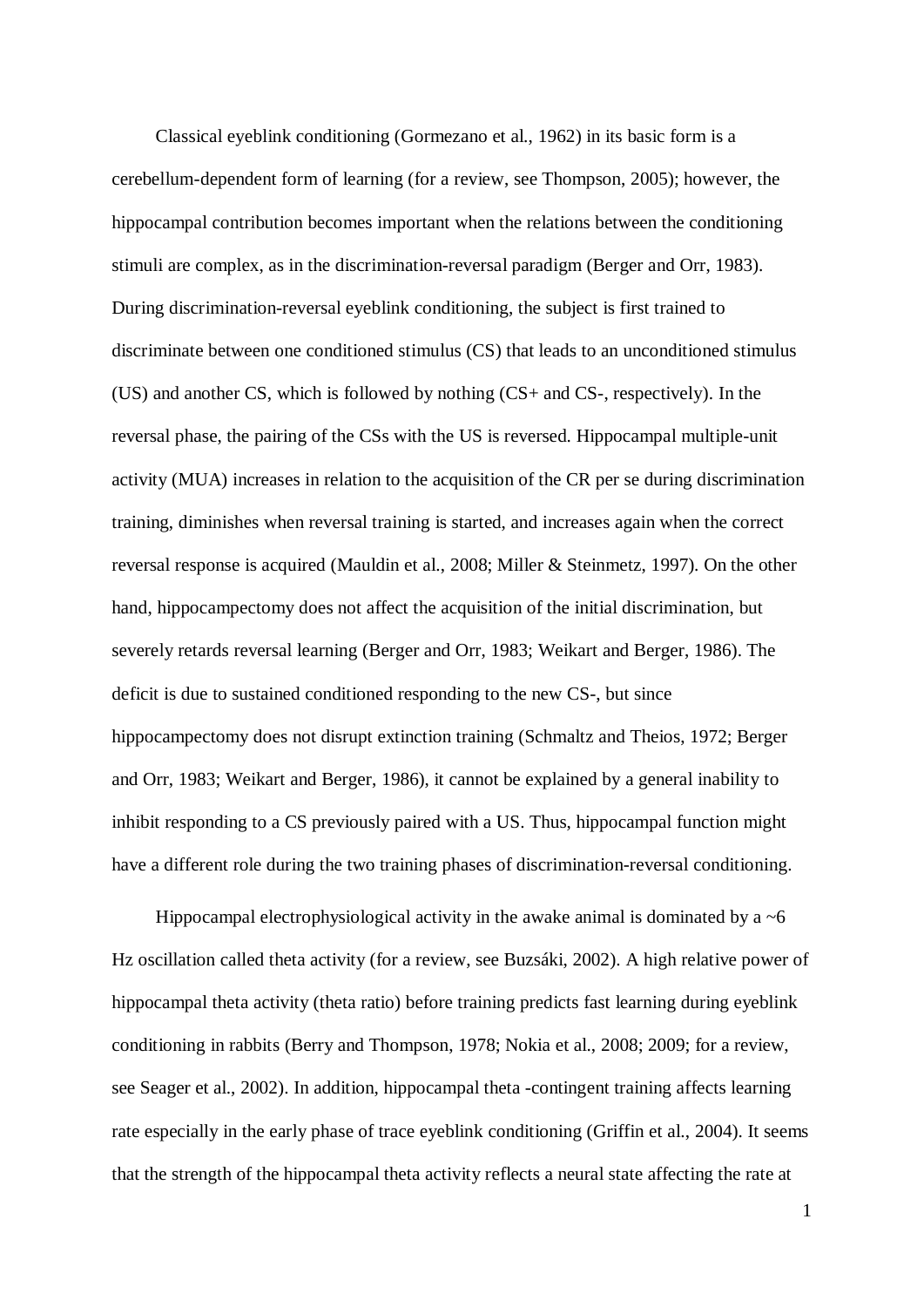which the contingency between the CS and the US is acquired (see Prokasy, 1984). Moreover, the hippocampal theta activity seems to be modified by the demands set by the experimental situation, such as the novelty of the external stimuli and whether there is an association between them to be learned or not (Nokia et al., 2008; 2009).

In the present study, we explored how the neural state reflected by the hippocampal theta ratio is 1) related to learning rate and 2) changes across delay discrimination-reversal eyeblink conditioning in rabbits. Hippocampal local field potentials (LFPs) were recorded within each trial. We hypothesized that the hippocampal theta ratio would correlate at least with the overall rate of CR acquisition and possibly also with the rate of discrimination learning. Since discrimination-reversal learning is a highly demanding task, we anticipated that the level of hippocampal theta activity would either rise or remain high throughout training.

The subjects were nine female New Zealand albino rabbits aged ~4 months and weighing ~3.7 kg at the time of surgery. All the experimental procedures were implemented in accordance with the European Communities Council Directive (86/609/EEC, http://eurlex.europa.eu/LexUriServ/LexUriServ.do?uri=CELEX:31986L0609:EN:HTML ) on the care and use of animals for research purposes.

Three monopolar recording electrodes were chronically implanted into the right hippocampus (for details, see Korhonen, 1991; Nokia et al., 2008) 5 mm posterior, 4-7 mm lateral, and 6.7-7.2 mm below the bregma. A 10.42 kHz sampling rate was used for all recordings. The LFPs were band-pass-filtered between 0.1–200 Hz. Eyeblinks were recorded using an infrared recorder similar to that described by Ryan et al. (2006). All recordings were made in 2-s sweeps with a 1-s pre-stimulus period.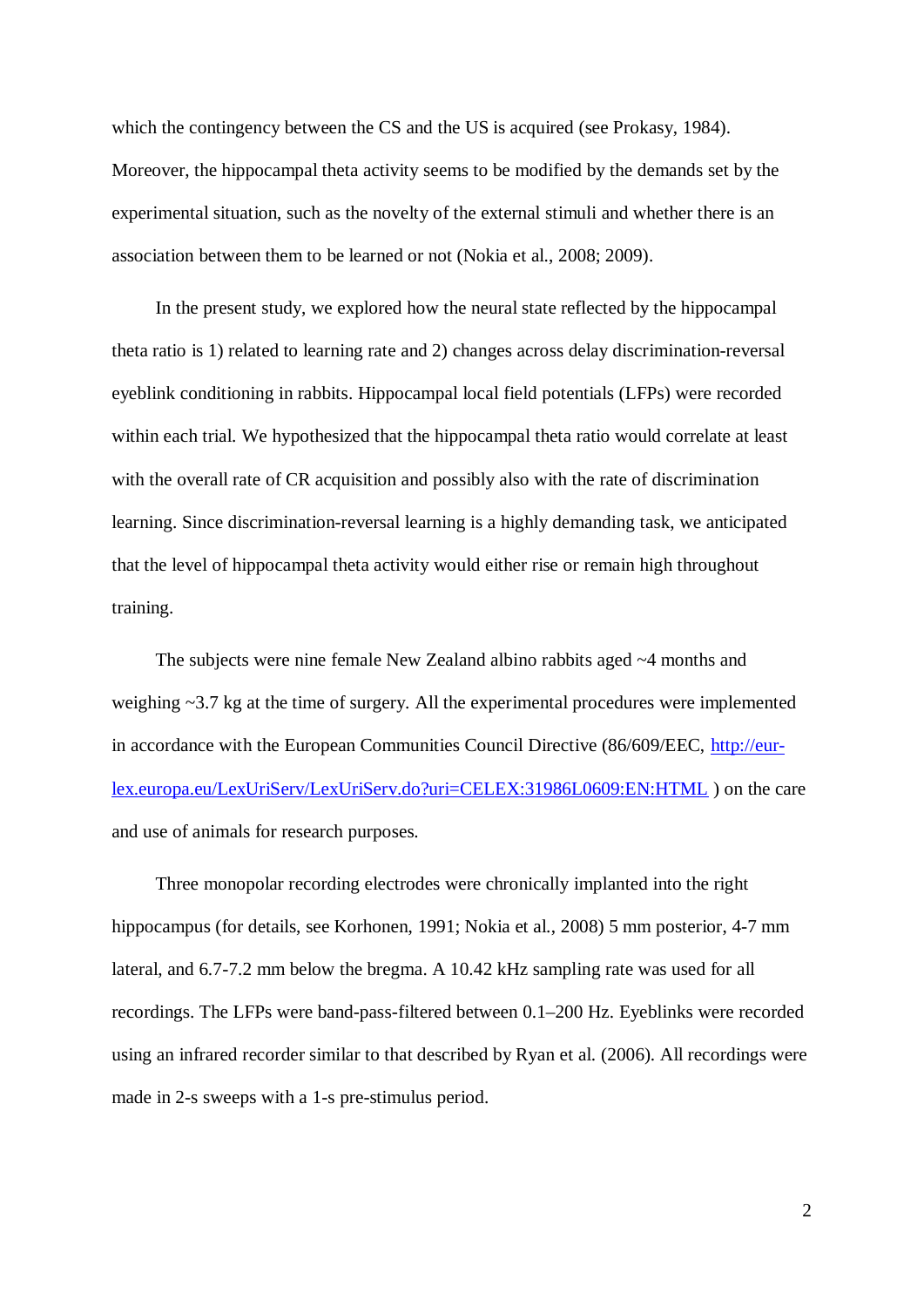A delay paradigm with a 250 ms interstimulus interval was used in conditioning. The CSs were 2 and 8 kHz, 85 dB, 350 ms tones (counterbalanced) and the US was a 100 ms corneal airpuff (3 psi source pressure, sound pressure level 64 dB). Within each session, 60 paired (CS+) and 60 tone-alone (CS-) trials were presented pseudorandomly (inter-trialinterval 20–30 s). Ten to 20 discrimination sessions and 25 to 30 reversal sessions per animal were carried out. A criterion of >75% CRs to the CS+ and <25% CRs to the CS- was pursued in both phases.

After the experiments, the rabbits were anesthetized, perfused with saline and 10% formalin and the brains were removed. The brains were later sectioned and the slices stained with Prussian blue and cresyl violet. The electrode-tip locations were determined with the help of a stereotaxic atlas (Bures et al., 1967).

MATLAB (The MathWorks Inc., Natick, MA, USA) and SPSS (SPSS Inc., Chicago, IL, USA) were used for the data analysis. For behavioral analysis, 250 ms pre-CS and CR periods were determined. To meet the CR criterion, the CRmean had to exceed the PREmean + 4\*SDpre. Trials during which the SDpre exceeded 4 times the session average of SDpre were excluded from the behavioral analyses. To assess the learning rate, the number of trials needed to reach the conditioning criterion (trials to criterion = TTC), a CR in 8 out of 9 consecutive trials, was determined. The rate of discrimination learning was quantified as the number of sessions needed to reach a 25% and a 50% difference in responding to the CSs. To determine the relative power of hippocampal theta activity [theta / (delta + theta)] Fast Fourier Transform was run on the LFPs (see Nokia et al., 2008; 2009). The pre-trial theta ratio was determined from a 500-ms time period immediately preceding the CS onset. The post-trial theta ratio was determined from a 500-ms time period starting 400 ms after the CS onset, thus avoiding the effect of the event-related potentials.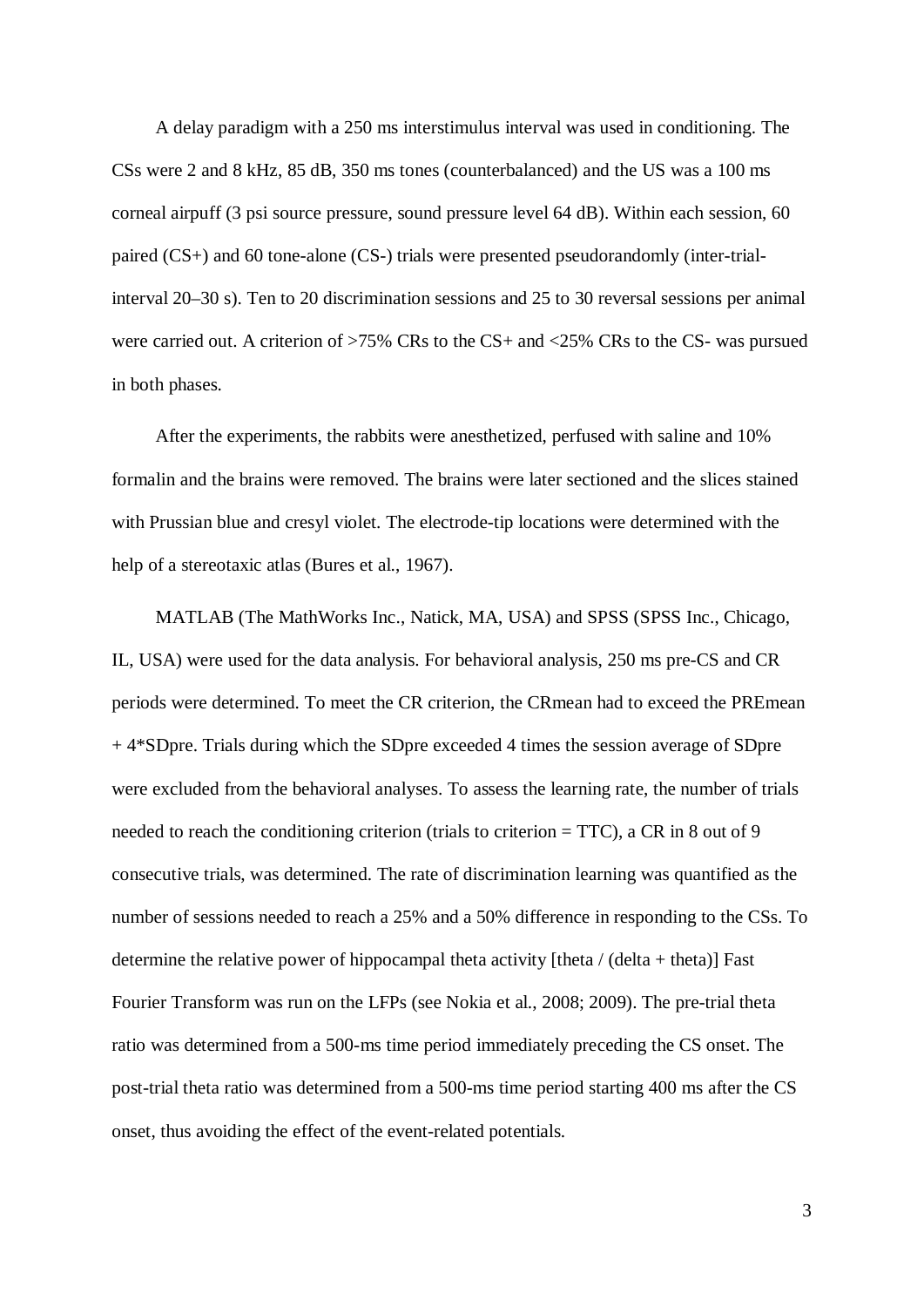To standardize the structure of the data, each animal's data was divided into ten equalsized blocks of trials (i.e. "vincentized") per training phase. This was done by giving each trial within the discrimination/reversal phase a running number and then dividing the data into portions each representing 10% of the data. Repeated measures analysis of variance (ANOVA) was used in analyzing the changes across training (10 blocks x 2 CS types). Whenever an interaction between block and CS type was detected, separate ANOVAs were conducted for the CS- and the CS+ data. Due to the small sample size, the normality assumption required for the use of the Pearson correlation coefficient could not be met. Thus, Spearman's rho  $(r_s)$  was used.

Six of the rabbits had at least one correctly placed recording electrode in the pyramidal layer of the CA1, and were included in further analyses (see Fig. 1).

The behavioral results are summarized in Figure 2A. The mean (M) number of trials needed to reach the learning criterion was 407 trials (minimum  $= 266$ , maximum  $= 696$ , standard error of mean, SEM = 62) corresponding to the  $3<sup>rd</sup>$  discrimination training block. On average, a 25% discrimination was acquired by the end of the  $10^{th}$  session (M = 9.83, minimum = 3, maximum = 18, SEM = 2.29) corresponding to the  $6<sup>th</sup>$  discrimination training block. The criterion of 50% discrimination was obtained on average by the end of the  $12<sup>th</sup>$ session (M = 11.17, minimum = 4, maximum = 20, SEM = 2.27) also corresponding to the  $6<sup>th</sup>$ training block. In the reversal phase, all six animals reached a discrimination of 25%, but only four animals eventually reached a discrimination of 50%. The average number of sessions needed to reach the 25% discrimination was 18.5 (minimum = 15, maximum = 24, SEM = 1.48), corresponding to the  $7<sup>th</sup>$  reversal training block. The average number of sessions needed to reach the 50% discrimination (here,  $n = 4$ ) was 24.5 (minimum = 16, maximum = 28, SEM = 2.84), corresponding to the 9<sup>th</sup> block of reversal training.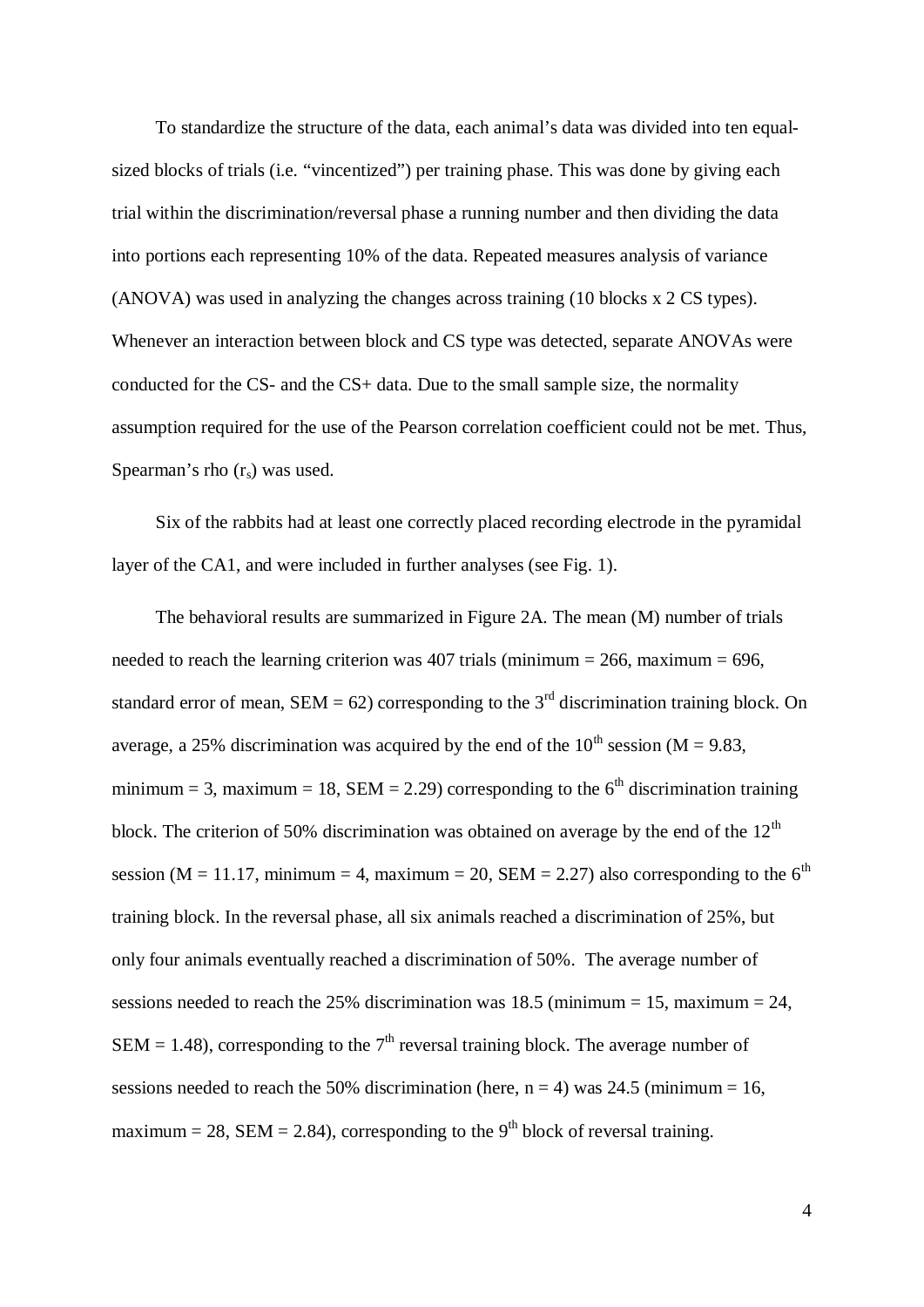The ANOVAs (block: F [9, 90] = 19.23, p < .001; CS type: F [1, 10] = 13.91, p < .01; block x CS type: F [9, 90] = 6.03, p < .001) showed that during discrimination training, the number of CRs increased in response to the CS+ (block:  $F[9, 45] = 26.73$ ,  $p < .001$ ), and first increased and then decreased in response to the CS- (block:  $F [9, 45] = 6.53$ ,  $p < .001$ ; Quadratic F  $[1, 5] = 20.32$ ,  $p < .01$ ). During reversal training, the difference in responding to the CS- and the CS+ was not as clear (block: F [9, 90] = 5.65,  $p < .01$ ; CS type: ns.; block x CS type: F  $[9, 90] = 12.23$ ,  $p < .001$ ), although the number of CRs elicited by the CS- did decrease across training (block:  $F[9, 45] = 11.14$ ,  $p < .001$ ). Conditioned responding to the new CS+ was acquired rapidly within the first three reversal sessions (block 1, see Fig. 2A) and from then on remained at a fairly stable level throughout training (block: ns.).

Table 1 summarizes the correlations between the hippocampal theta ratio and learning rate. The hippocampal theta ratio recorded following the presentations of the training trial during the first session  $(1<sup>st</sup>$  se. post) correlated with the overall learning rate during the initial discrimination training (TTC),  $r_s = -.94$ ,  $p < .01$ , and especially with the level of conditioned responding elicited by the CS- (CR % to CS-),  $r_s = .94$ ,  $p < .01$ . Consequently, the first session post-trial theta ratio also correlated with the acquisition rate of the initial discrimination (25% diff.:  $r_s = .81$ ,  $p = .05$ , and 50% diff.:  $r_s = .97$ ,  $p < .001$ ). In addition, also the average post-trial theta ratio recorded during discrimination training (Dis. post) correlated with discrimination rate (50% diff.):  $r_s = .84$ ,  $p < .05$ ). No correlation between the post-trial theta ratio and discrimination rate in the reversal phase was found, but the first session posttrial theta ratio  $(1<sup>st</sup>$  se. post), as well as the overall post-trial theta ratio recorded during discrimination training (Dis. post), both correlated with the level of behavioral responding (CR %) to both the CS+ and the CS- during the reversal phase,  $r_s = .89$ ,  $p < .05$  in all cases (see Table 1 rightmost column).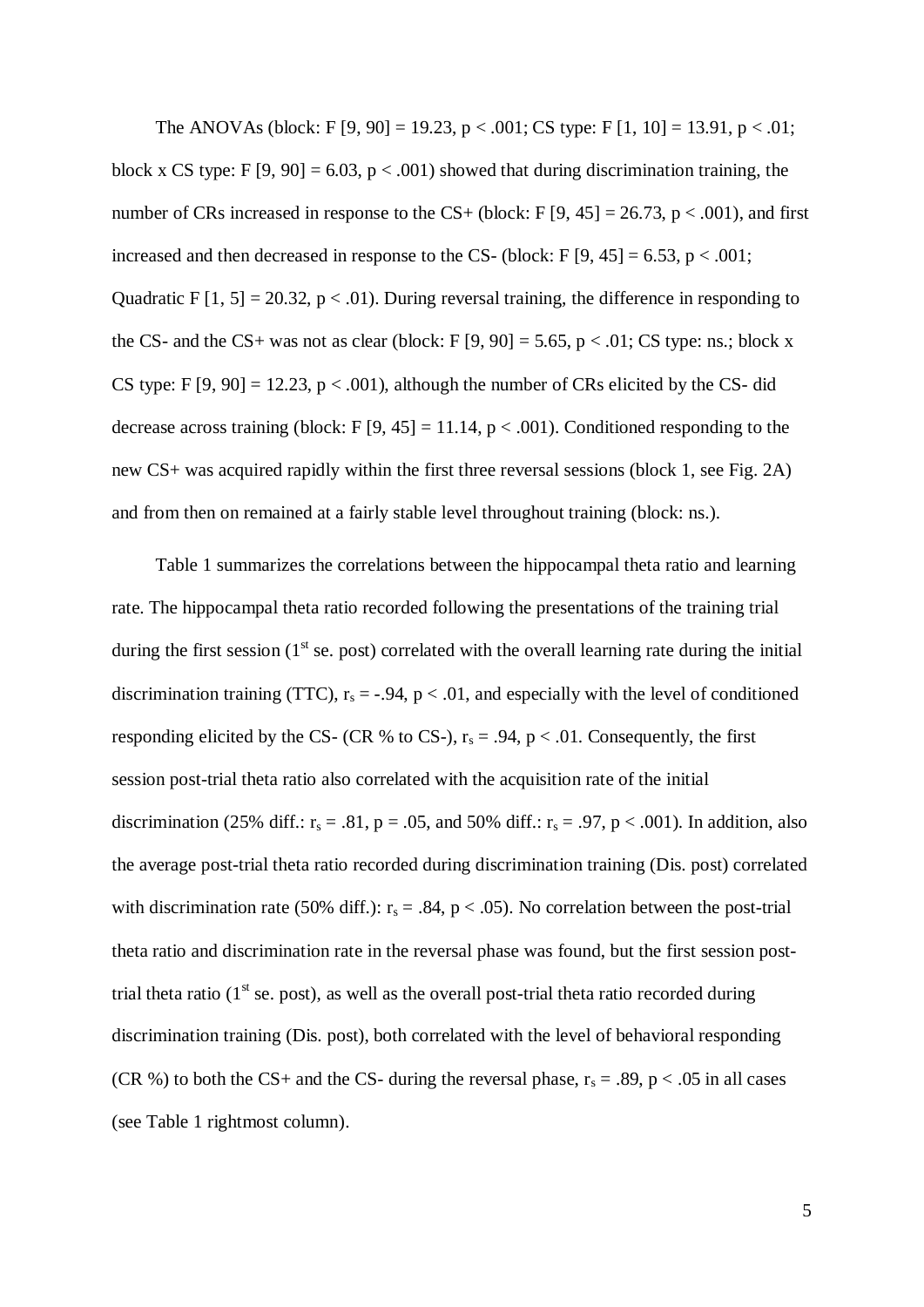Results regarding changes in the hippocampal theta ratio (%) across training are presented in Figure 2B. The occurrence of the trial increased the hippocampal theta ratio (post-trial vs. pre-trial) throughout training (first session:  $t(5) = 3.14$ ,  $p < .05$ ; Discrimination:  $t(5) = 3.18$ ,  $p < .05$ ; Reversal:  $t(5) = 3.55$ ,  $p < .05$ ). The post-trial theta ratios showed no differences between the CS- and the CS+ trial types, but both showed some decrease towards the end of discrimination (block:  $F = [9, 90] = 3.99$ ,  $p < .05$ ; block x CS type: ns.; CS type: ns.). No differences between the trial types or changes across training were found during reversal training. Furthermore, there was no change in the pre-trial theta ratios across discrimination or across reversal training. In addition to comparing the post-trial theta ratio on CS- and CS+ trials, comparisons were also made between CS- and CS+ trials divided based on CR performance (CR/non-CR). However, no significant differences were found.

We sought to determine how the neural state of the animal reflected by the hippocampal theta ratio affects the rate of CR acquisition as well as the rate of discrimination acquisition, and changes across delay discrimination-reversal eyeblink conditioning in rabbits. While a high hippocampal theta ratio predicted fast acquisition of the conditioned response, it also predicted high responding to the CS- and thus slow discrimination. No connection between the rate of discrimination and hippocampal theta ratio was found during reversal training, but a high theta ratio during discrimination training predicted high behavioral responding to both CSs during subsequent reversal training. The hippocampal theta ratio decreased towards the end of discrimination training and remained unchanged throughout reversal training, reflecting the demands set by the task at hand.

When combined with earlier findings (Berry and Thompson, 1978; Nokia et al. 2008; 2009), the results of the present study suggest that strong hippocampal theta activity reflects a state in which the subject is prone to making associations between external events – i.e. the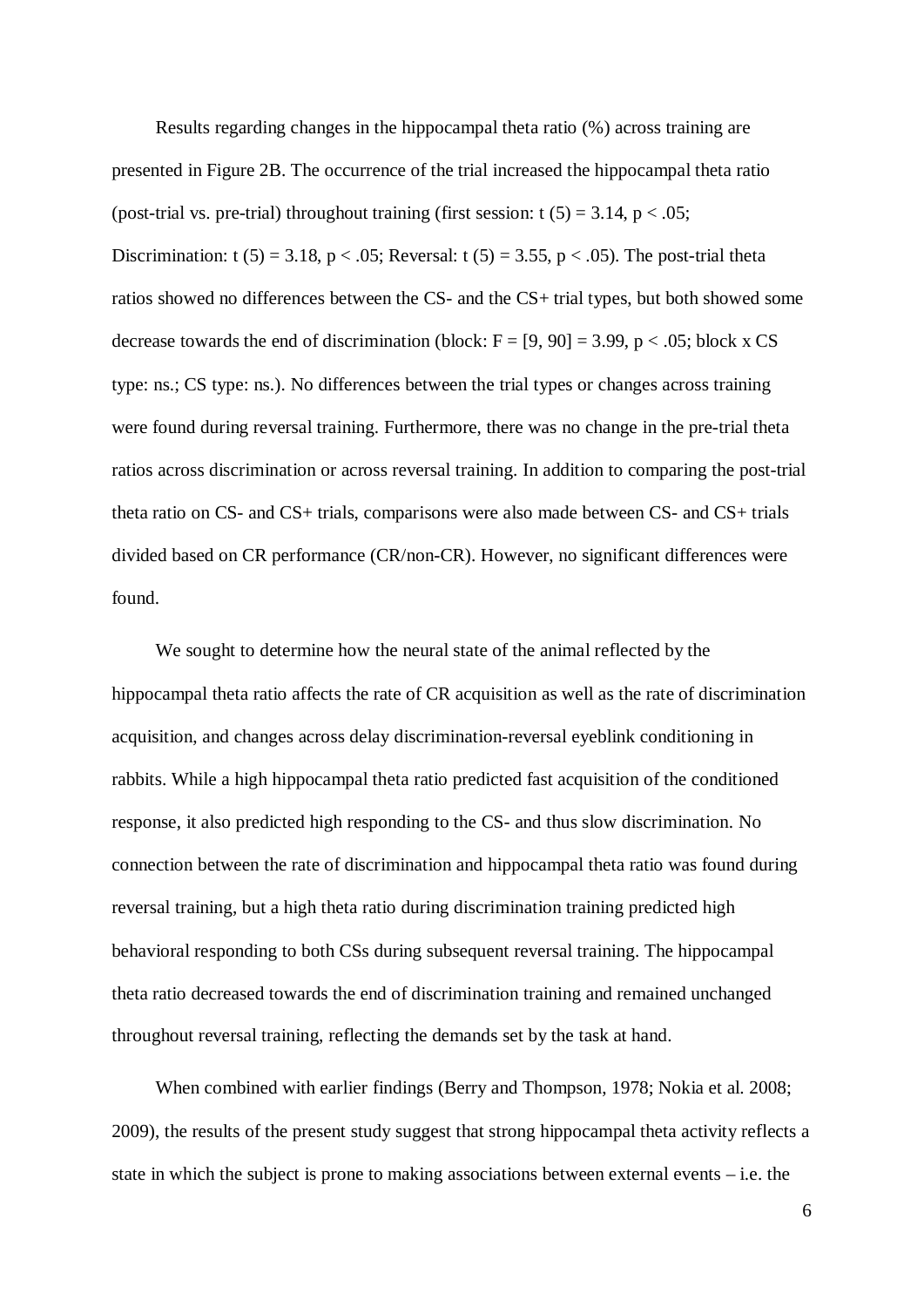stimuli used in conditioning. In addition, in our present study, the higher the theta ratio was, the harder it was for the animal to cease responding to the non-reinforced stimulus. This would imply that a high hippocampal theta ratio leads to the formation of not only fast, but also strong and generalized associations between stimuli occurring in a short space of time. These findings might explain why removing the hippocampus, and thus possibly disrupting the neural state of the animal in terms of electrophysiological oscillatory activity in the thetaband, does not retard discrimination learning (Berger and Orr, 1983; Weikart and Berger, 1986) or simple extinction (Schmaltz and Theios, 1972). The absence of hippocampal contribution might, in fact, make it easier to respond appropriately during discrimination requiring inhibition of behavior, since the generalized association between the CS- and the US would be formed more slowly and would be possibly weaker.

With respect to the deficits in reversal learning induced by hippocampectomy shown in earlier studies (Berger and Orr, 1983; Weikart and Berger, 1986), the conclusions of our study are less straightforward. Our current results show only a predictive connection between the pre-training theta ratio and responding rate, but this does not exclude the possibility that there might also be a (possibly weaker) connection between the hippocampal theta ratio and the rate of discrimination learning during reversal training. If a connection was found in later studies, it would most probably be similar to that which we have found regarding initial discrimination training i.e. strong hippocampal theta activity predicts slow discrimination. Nevertheless, it seems that it is not the level of theta activity that explains why an intact hippocampus is needed for normal learning during reversal training.

Earlier studies (Mauldin et al., 2008; Miller & Steinmetz, 1997) have shown that hippocampal MUA and conditioned responding are differently related during the initial discrimination training and the following reversal training. Our results, showing a stronger connection between hippocampal theta activity and learning during discrimination training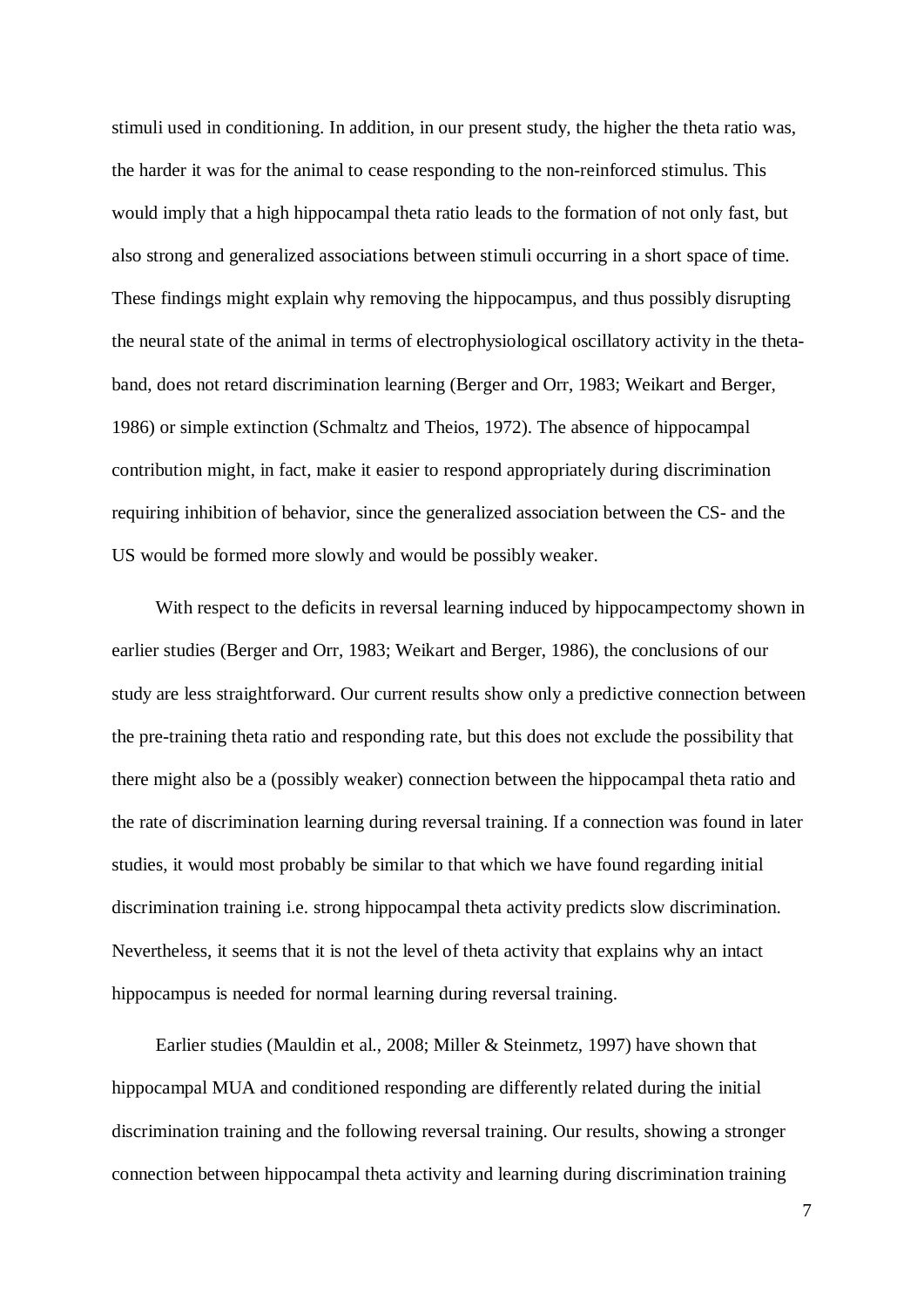than reversal training and a rapid acquisition of conditioned responding to the new CS+ in the beginning of reversal training are in line with the above mentioned results. Together these findings support a notion that some processes, like contingency detection (Prokasy, 1984), related to hippocampal function occur only, or at least are stronger, during the initial discrimination training compared to reversal training. In conclusion, our current study implies that the neural state reflected by the magnitude of the hippocampal theta activity affects primarily the rate and strength of association formation during simple motor learning also when a complex training paradigm is used.

**Acknowledgements:** The authors wish to thank Lauri Viljanto for technical help, Michael Dutton for language check, and Markku Penttonen for comments on the manuscript.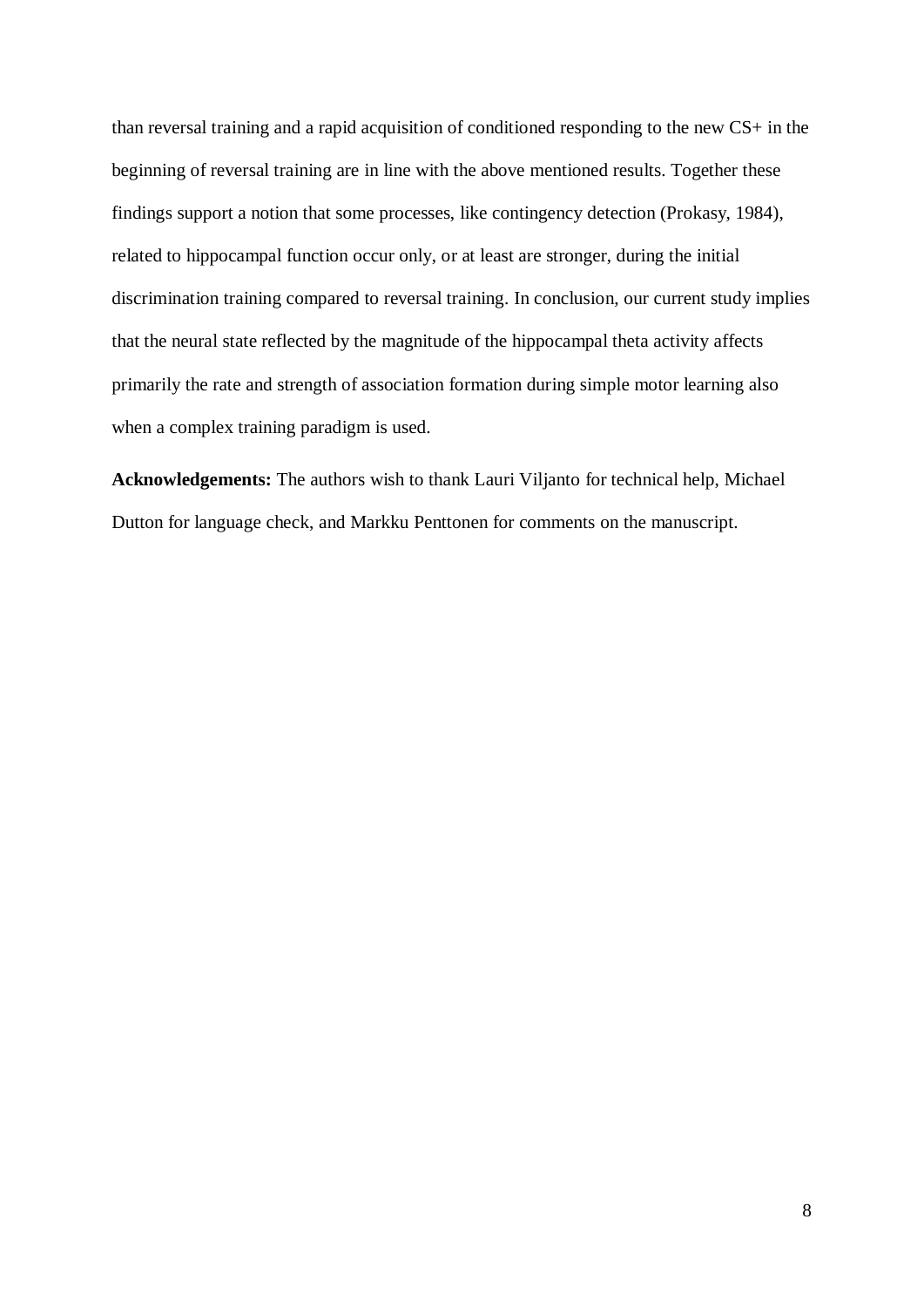## **References**

Berger TW, Orr WB. 1983. Hippocampectomy selectively disrupts discrimination reversal conditioning of the rabbit nictitating membrane response. Behavioural Brain Research 8:49- 68.

Berry SD, Thompson RF. 1978. Prediction of learning rate from the hippocampal electroencephalogram. Science 200:1298-1300.

Bures J, Petran M, Zachar J. 1967. Electrophysiological methods in biological research. New York: Academic Press.

Buzsáki G. 2002. Theta oscillations in the hippocampus. Neuron 33:325-340.

Gormezano I, Schneiderman N, Deaux E, Fuentes I. 1962. Nictitating membrane: Classical conditioning and extinction in the albino rabbit. Science 138:33-34.

Griffin AL, Asaka Y, Darling RD, Berry SD. 2004. Theta-contingent trial presentation accelerates learning rate and enhances hippocampal plasticity during trace eyeblink conditioning. Behavioral Neuroscience 118:403-411.

Korhonen T. 1991. A method for rapid implantation of multielectrode systems. Physiology & Behavior 49:401-403.

Mauldin KN, Griffin AL, Oliver CG, Berry SD. 2008. Hippocampal response patterns during discriminative eyeblink/jaw movement conditioning in the rabbit. Behavioral Neuroscience 122:1087-1099.

Miller DP, Steinmetz JE. 1997. Hippocampal activity during classical discrimination–reversal eyeblink conditioning in rabbits. Behavioral Neuroscience 111:70-79.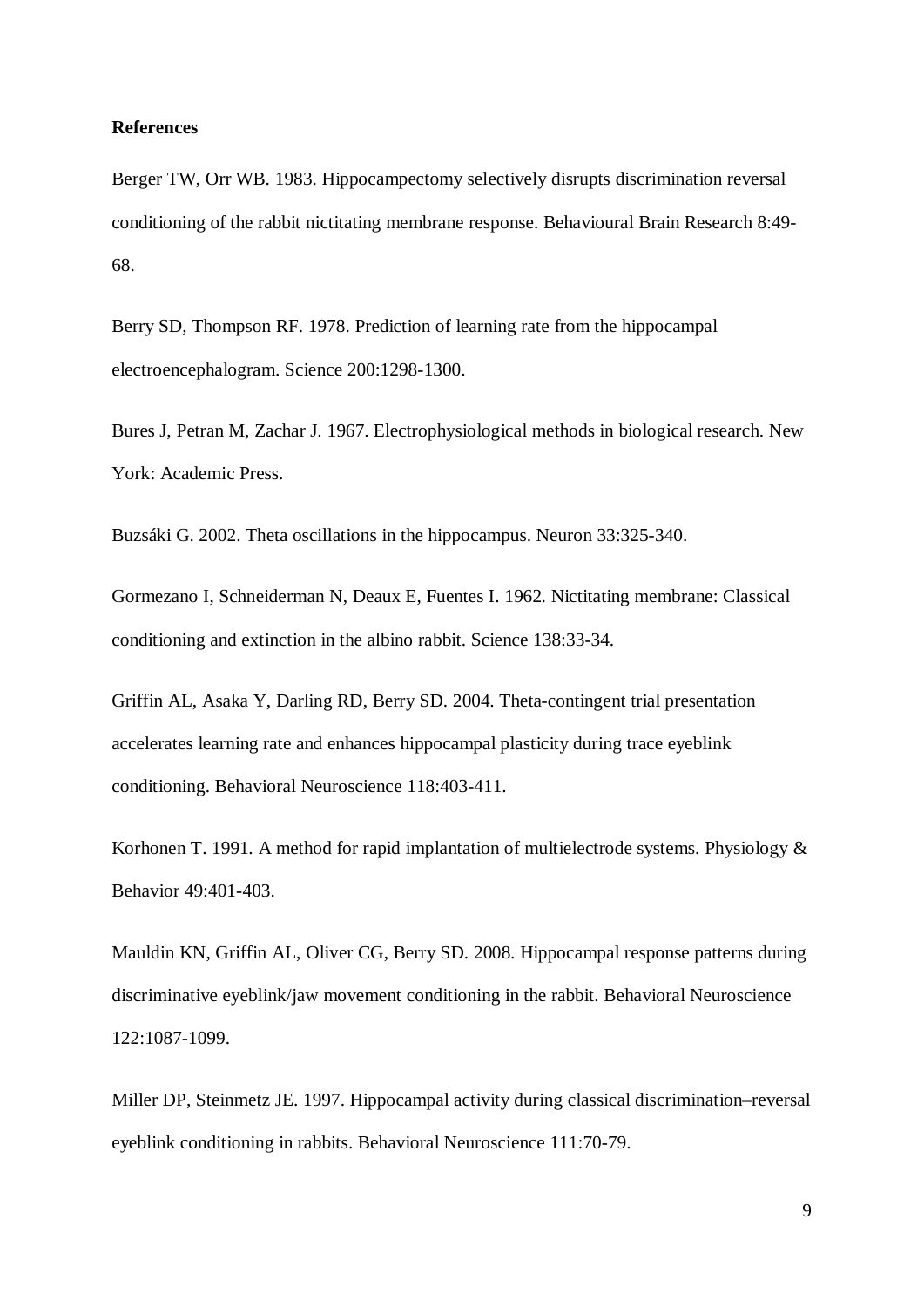Nokia MS, Penttonen M, Korhonen T, Wikgren J. 2008. Hippocampal theta (3-8 Hz) activity during classical eyeblink conditioning in rabbits. Neurobiology of Learning and Memory 90: 62-70.

Nokia MS, Penttonen M, Korhonen T, Wikgren J. 2009. Hippocampal theta-band activity and trace eyeblink conditioning in rabbits. Behavioral Neuroscience 3:xxx-xxx.

Prokasy, WF. 1984. Acquisition of skeletal conditioned responses in Pavlovian conditioning. Psychophysiology 21:1-13.

Ryan SB, Detweiler KL, Holland KH, Hord MA, Bracha V. 2006. A long-range, wide fieldof-view infrared eyeblink detector. Journal of Neuroscience Methods 152:74-82.

Schmaltz LW, Theios J. 1972. Acquisition and extinction of a classically conditioned response in hippocampectomized rabbits (Oryctolagus cuniculus). Journal of Comparative and Physiological Psychology 79:328-333.

Seager MA, Johnson LD, Chabot ES, Asaka Y, Berry SD. 2002. Oscillatory brain states and learning: Impact of hippocampal theta-contingent training. Proceedings of the National Academy of Sciences of the United States of America 99:1616-1620.

Thompson RF. 2005. In search of memory traces. Annual Review of Psychology 56:1-23.

Weikart CL, Berger TW. 1986. Hippocampal lesions disrupt classical conditioning of crossmodality reversal learning of the rabbit nictitating membrane response. Behavioural Brain Research 22:85-89.